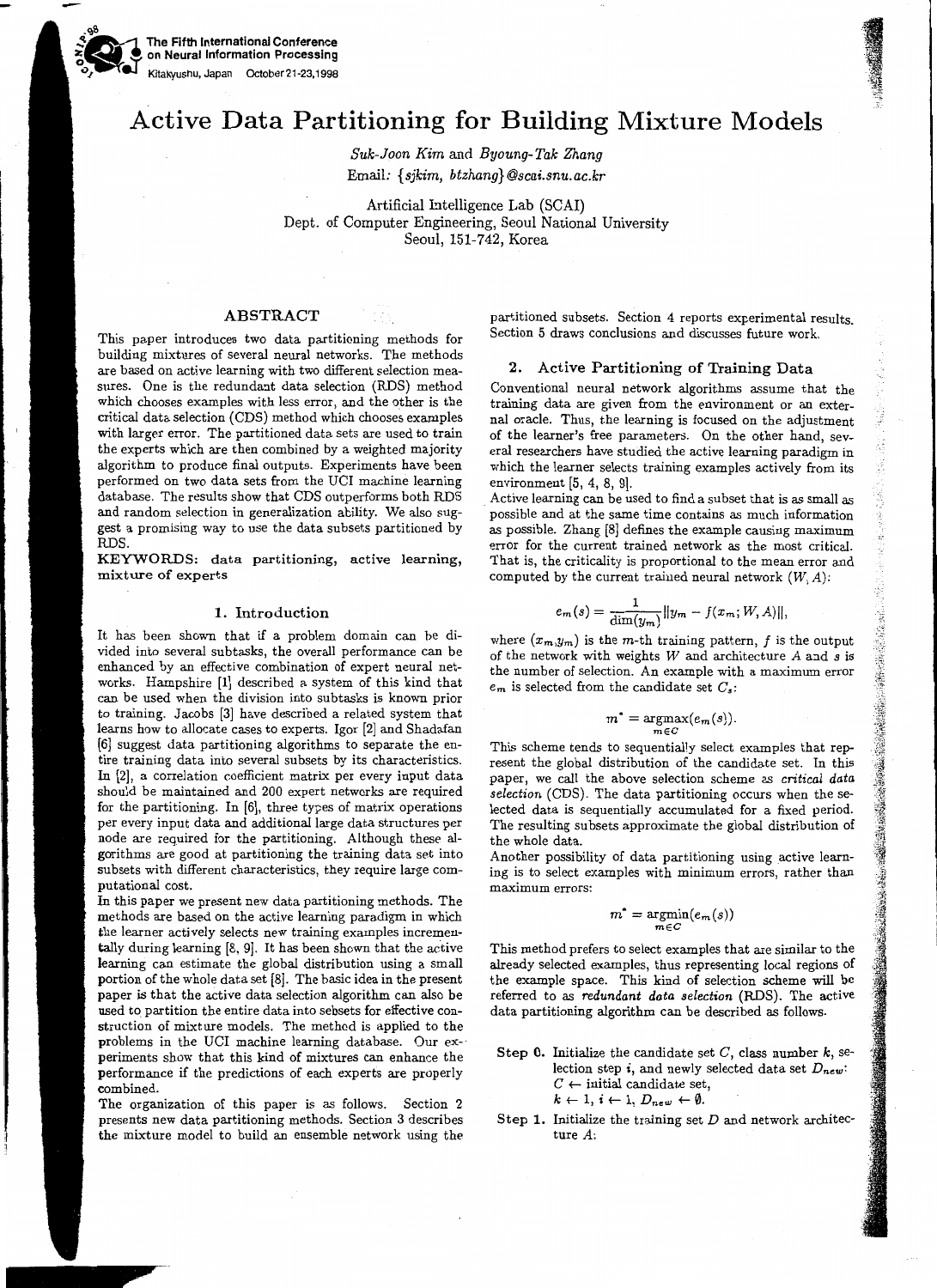

 $\blacksquare$  1: Partitioning points during the active learning. First of the network at the 3550th epoch is the starting for the new partitioning.

> $D \leftarrow$  one example of class  $k$ ,  $A \leftarrow$  single hidden node.

- 2. Train the network *A* for maximum number of
- epochs or until  $E_t(W; A, D) < E_{min}$ , where  $E_t(W; A, D)$  is the training error and  $E_{min}$  is the desired training error level.
- **3.** If  $E_t(W; A, D) \geq E_{min}$ , then go to step 5.
- 4. If  $|C| = 0$ , goto step 6, else select examples  $m^*$  from  $C$  and  $D \leftarrow D \cup (x_m, y_m, \cdot), D_{new} \leftarrow D_{new} \cup (x_m, y_m, \cdot),$ then got step 2.
- 5. Grow the network *A* and set the *i*-th new partition  $S_i \leftarrow D_{new}.$ <br>  $D_{new} \leftarrow \emptyset, i \leftarrow i+1.$

$$
D_{new} \leftarrow \emptyset, i \leftarrow i + 1.
$$

**6.** If  $k \geq N_{class}$ , then stop, else  $k \leftarrow k+1$  and goto step 1.

**1** shows the learning curve of the described algorithm. structure shows that the architecture grows at the 3550th and step 5 in the described algorithm is performed at That is, the selected data *Dnew* is stored as a new subset, and then another new partitioning session **at** this point. As shown in Figure 3 in the next page, 2 data set is designed to have three clusters, but the partition algorithm partitioned it into two partitions, **is** more acceptable when considering the distribution **1.** 

## **Building** a Committee Using Partitioned Data

**Internatic diagram of the overall committee system is** in Figure 2. The data set is partitioned into sub**tough** the active network which are stored in the data **The partitioning is performed by CDS, each expert is** with a randomly selected subset from the data pool. al prediction is computed by combining all the pre**of** experts.

is used for partitioning, the partitioned data sets in al are randomly selected by each expert and then the



Figure 2: Schematic diagram of the committee system. The active network partitions the training data set into several subsets. Each expert is trained with a random pair of the sets in the partitioned data pool. Given an input, each expert makes a decision and their results are combined by the master network to produce the final output.

training begins. On training, the selected data set is partitioned again into two subsets if *Emin* is not reached after sufficient training. This *subparlitioning* process is useful to make each expert as simple as possible. Since the trained expert learns only a portion of the entire space, this expert is a kind of *local expert* [3].

There are several candidates for the master algorithm. This paper considers the weighted majority (WM) algorithm only, which is widely used in the mixture models. The weighted majority algorithm makes predictions by taking a weighted vote among the experts and learns by altering the weights associated with each expert's prediction. In the weighted majority algorithm, an expert's weight is updated when it predicts incorrect output. That is,

$$
w_i \leftarrow \beta w_i, \text{ if } y_i(x_j) \neq y(x_j),
$$

where  $\beta$  is a decaying factor,  $y_i(x_j)$  denotes the prediction of *i*-th expert given input  $x_j$  and  $y(x_j)$  is the desired output given  $x_j$ .

## 4. Experimental Results and Analysis

The active partitioning method was applied to three data sets: one artificial data set and two real-world data sets from

Table 1: The generalization performance of experts trained with the partitioned sets by RDS and CDS, respectively. (SNN: single neural networks trained with all the training data.)

|            | Generalization performance |       |       |       |      |  |
|------------|----------------------------|-------|-------|-------|------|--|
|            | ${\rm Expert}$             |       |       |       |      |  |
| RDS        | 57.5                       | 66.3  | 73.8  | 82.6  | 98.3 |  |
| <b>CDS</b> | 96.33                      | 94.50 | 96.66 | 95.94 | 98.3 |  |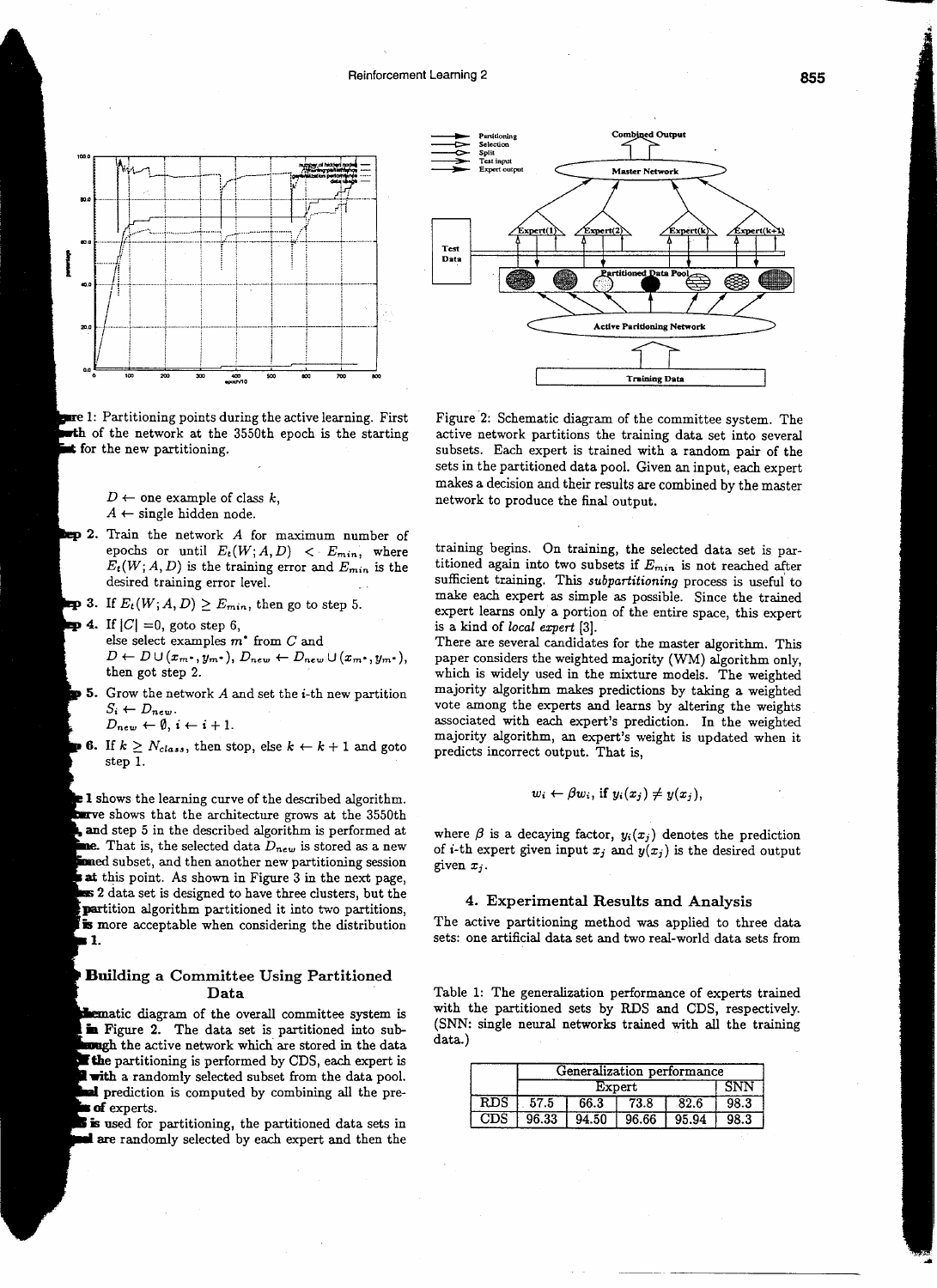Reinforcement Learning 2



Figure 3: The artificial data and its selection order by RDS. Each point denotes an example. The link indicates the selection sequence. The algorithm partitioned the entire data set into 4 clusters, two for each class.

the UCI machine learning database. The artificial data is used to test whether RDS performs local data partitioning, *i.e.* each subset contains only local information of the problem space. The two real-world data sets are used to analyze the difference of RDS, CDS, and random selection schemes.

## 4.1. Artificial Data

This is a binary classification problem with two dimensional inputs. As shown in Figure 3, the layout of the patterns looks like the XOR problem but more complex. This problem is originally designed to have 6 clusters, three for each class. When the active partitioning method was applied to this data set, the data was partitioned into two clusters per class.

Figure 3 shows the selection process of RDS. In Figure 3, we can see that RDS selects the data first in one local area, then sequentially moves to another area. Figure 4 compares the distributions of 100 examples selected by RDS and CDS, respectively. While CDS tends to globally select examples, RDS prefers to select local examples. Table 1 compares the generalization performance of the experts which are trained by the subsets partitioned by RDS and CDS, respectively. The CDS experts have better generalization accuracies and their variances are smaller than RDS experts. This result suggests that the experts formed by RDS have the characteristics of local experts and the experts made by CDS have the characteristics of global experts.

### 4.2. Real-World Data

We also performed experiments on two real-world data sets. One is the australian credit card data set, another is the diabetes data set. The diabetes data set contains 500 examples of class 1 and 268 of class 2. Each example Contains eight attributes. The australian credit card assessment problem contains 690 cases in total. The output has two classes. The 14 attributes include six numeric values and eight discrete ones. The reported classification performances of various researches [7] for these two problem are compared with the mixture models. Table 2 summaries the results. The credit card



Figure 4: Comparison of the distributions of 100 examples selected by RDS and CDS for the data set shown in Figure 3. It is observed that RDS selects the examples first in one region and then another, while CDS selects examples jumping from region to region.

data was partitioned into 15 subsets and the diabetes data into 35. The subpartitioning process is applied to these problems. The number of hidden nodes of each expert is limited to one. Table 3 compares the generalization performances of three methods on the credit card problem. The values are the result of 100 runs for each experiment. RDS did worse than random selection. CDS is competitive to random selection in the mean values but better in the max values. An interesting feature of CDS is that its performance was not affected .by the number of experts. This means that CDS represents the distribution of the problem space better than RDS and random selection. Table 4 shows the results for the diabetes problem. In the diabetes problem, the effect is more eminent, and a graphical comparison is given in Figure 5. Table 2 compares the results of CDS with those of other researchers [7] on the two problems. It can be that CDS leads to the best generalization performance except EPNet. The poor performance by RDS seems due to the large variance of generalization performances of experts. The variances for the three partitioning methods are:

$$
\sigma_{RDS}^2 > \sigma_{Random}^2 > \sigma_{CDS}^2
$$

We think that the gating network [3] is a better candidate for RDS as a combination method.

Table 2: Comparison of various algorithms in terms of generalization performance on the two problem domains. The performance values for other methods are from Yao [7].

| diabetes problem    |       |      |      |                |              |  |
|---------------------|-------|------|------|----------------|--------------|--|
| Algorithm           | CDS   | RBF  | ВP   | $\rm CAT$      | $\rm EPNet$  |  |
| Error Rate          | 75.60 | 76.7 | 74.2 | 74.5           | 76.5         |  |
| credit card problem |       |      |      |                |              |  |
| Algorithm           | CDS   | R.BF |      | $_{\rm{CART}}$ | <b>EPNet</b> |  |
| Error Rate          | 86.96 | 85.5 | 84.6 | 85.5           | 88.5         |  |